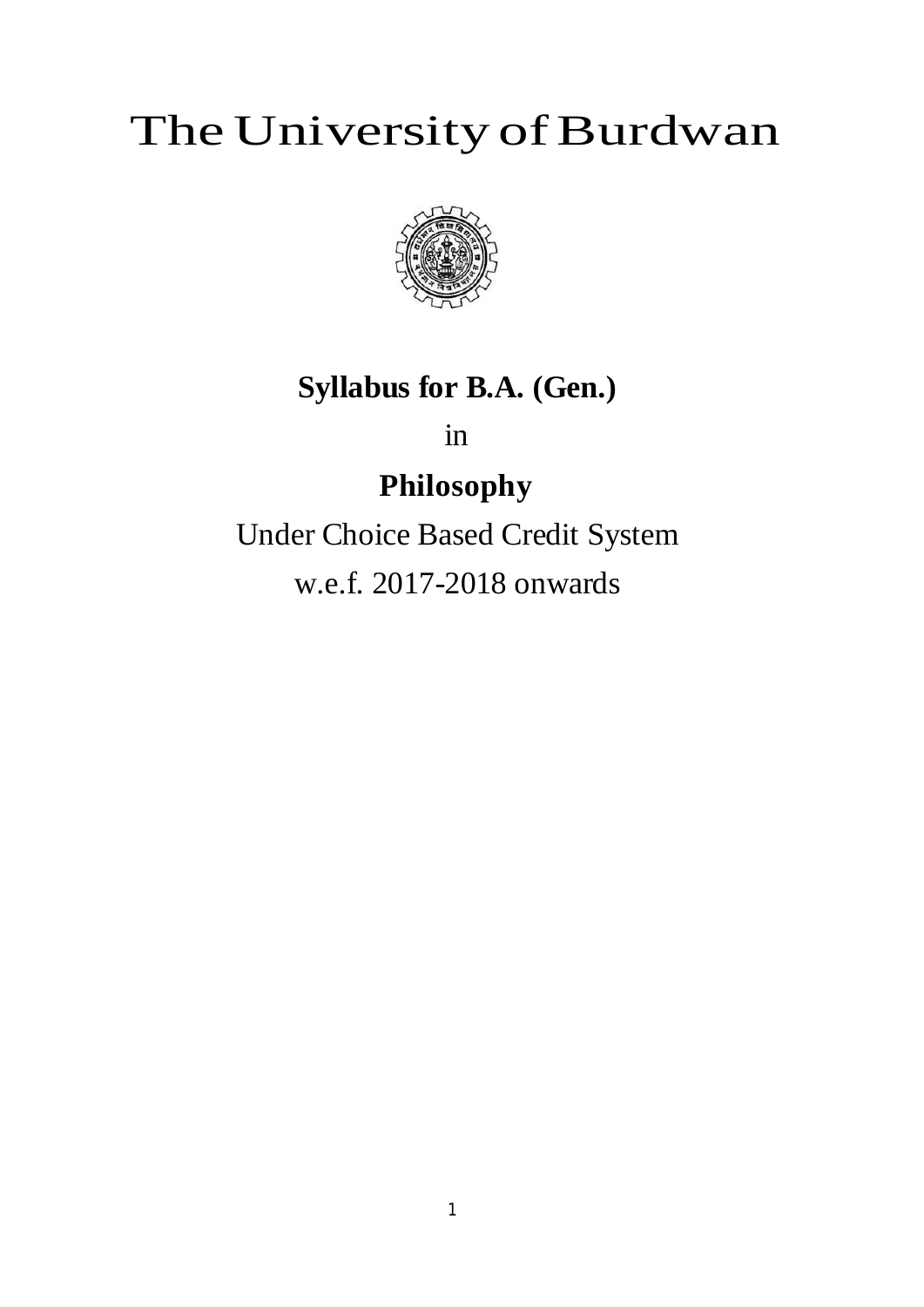# **THREE - YEAR B.A. PROGRAM IN PHILOSOPHY**

#### (SIX-SEMESTER PATTERN)

(To be effective from the academic session 2017-2019)

[Structure]There will be six semesters in the Three-Year B.A. programme. Each Course, except Skill EnhancementCourses,isof 7**5**marks;ofwhich**60**marksisforSemester-EndExamination(written)and**15** marksforInternal Assessment.

SkillEnhancementCourseisof**50**marks;ofwhich**40**marksisforSemester-EndExamination(written)and **10** marks for Internal Assessment.

# **B.A. Programme in Philosophy:1stSemester**

|         | <b>Course Code   Course Title</b> | <b>Course Type</b> | L - T - P   Credit   Marks |  |
|---------|-----------------------------------|--------------------|----------------------------|--|
| $CC-1A$ | Indian Philosophy                 | Core Course        | $5 - 1 - 0$                |  |

### **B.A.ProgrammeinPhilosophy:2ndSemester**

|              | <b>Course Code   Course Title</b> | <b>Course Type</b> | $L - T - P$   Credit   Marks |  |
|--------------|-----------------------------------|--------------------|------------------------------|--|
| $\mid$ CC-1B | Western Philosophy                | Core Course        | $5 - 1 - 0$                  |  |

### **B.A.ProgrammeinPhilosophy:3rdSemester**

| <b>Course Code</b> | <b>Course Title</b>    | <b>Course Type</b>              | $L - T - P$ | <b>Credit</b> | <b>Marks</b> |
|--------------------|------------------------|---------------------------------|-------------|---------------|--------------|
| $CC-1C$            | Logic                  | Core Course                     | $5 - 1 - 0$ |               |              |
| $SEC-1$            | Philosophy in Practice | <b>Skill Enhancement Course</b> | $2 - 0 - 0$ |               | 50           |

# **B.A.ProgrammeinPhilosophy:4thSemester**

| <b>Course Code</b> | <b>Course Title</b>            | <b>Course Type</b>              | $L - T - P$ Credit Marks |    |
|--------------------|--------------------------------|---------------------------------|--------------------------|----|
| $CC-1D$            | Contemporary Indian Philosophy | Core Course                     | $5 - 1 - 0$              |    |
| $SEC-2$            | Philosophy of Human Rights     | <b>Skill Enhancement Course</b> | $2 - 0 - 0$              | 50 |

# **B.A.ProgrammeinPhilosophy:5thSemester**

|         | <b>Course Code   Course Title</b> | <b>Course Type</b>                   | L - T - P Credit Marks |    |
|---------|-----------------------------------|--------------------------------------|------------------------|----|
| DSE-1A  | Philosophy of Religion            | Discipline Specific Elective         | $5 - 1 - 0$            |    |
| $GE-1$  | Indian Philosophy                 | Interdisciplinary (Generic Elective) | $5 - 1 - 0$            |    |
| $SEC-3$ | Philosophical Analysis            | <b>Skill Enhancement Course</b>      | $2 - 0 - 0$            | 50 |

# **B.A.ProgrammeinPhilosophy:6thSemester**

| <b>Course Code</b> | <b>Course Title</b>           | <b>Course Type</b>                      | $L - T - P$ Credit Marks |              |                 |
|--------------------|-------------------------------|-----------------------------------------|--------------------------|--------------|-----------------|
| DSE-1B             | Tarkasamgraha (saptapadārtha) | Discipline Specific Elective            | $5 - 1 - 0$              | $\mathsf{h}$ | 75              |
| $GE-2$             | Western Philosophy            | Interdisciplinary (Generic<br>Elective) | $5 - 1 - 0$              |              | 75              |
| $SEC-4$            | Philosophy of Human Rights    | Skill Enhancement Course                | $2 - 0 - 0$              |              | $\overline{50}$ |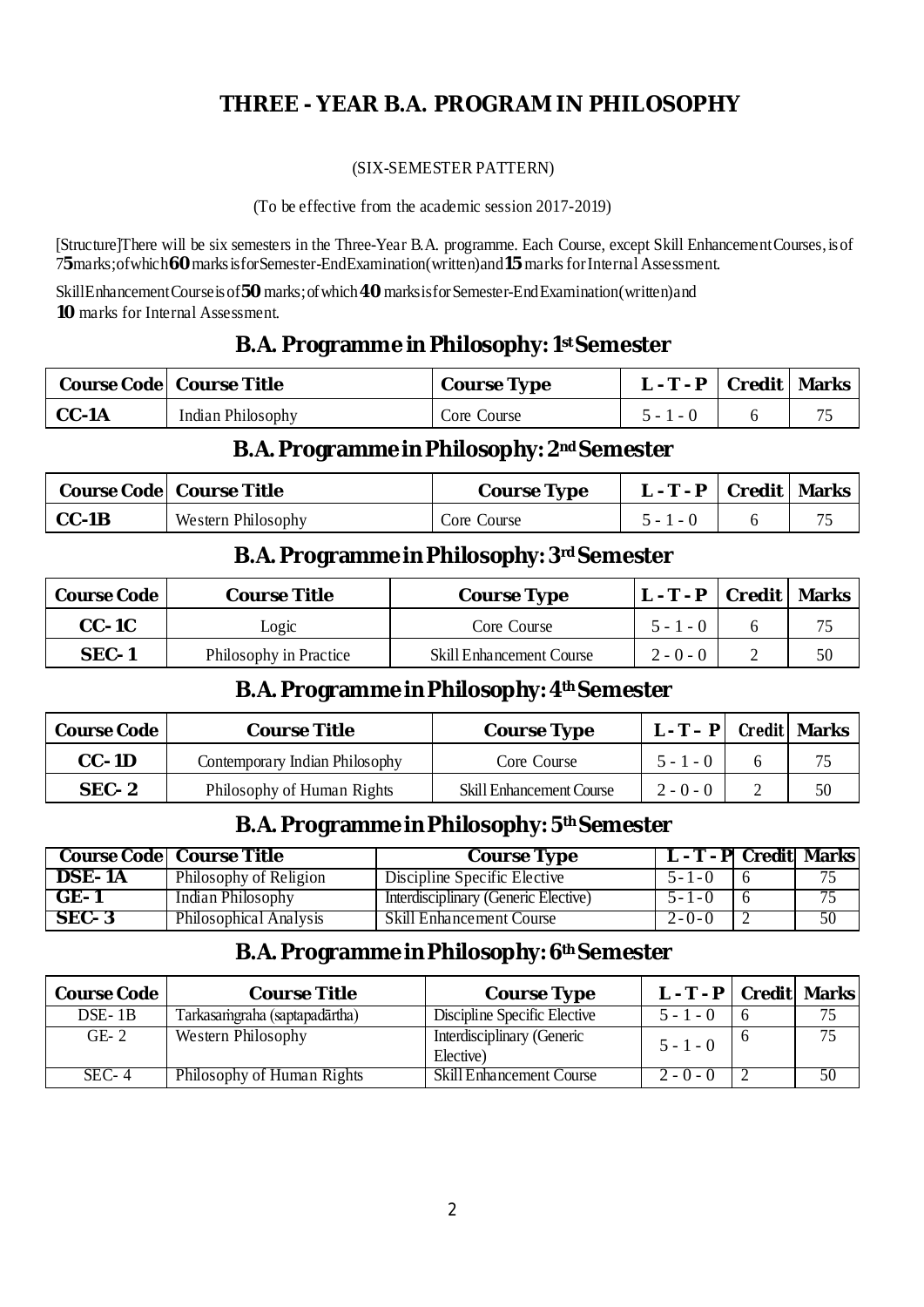# **Semester- 1**

| Course Code                                                   | Course Title                                                                                                                                                           | Course Type        | $L - T - P$ | Credit | <b>Marks</b> |  |  |  |
|---------------------------------------------------------------|------------------------------------------------------------------------------------------------------------------------------------------------------------------------|--------------------|-------------|--------|--------------|--|--|--|
| $CC-1A$                                                       | <b>Indian Philosophy</b>                                                                                                                                               | <b>Core Course</b> | $5 - 1 - 0$ | 6      | 75           |  |  |  |
| <b>Recommended Topics:</b>                                    |                                                                                                                                                                        |                    |             |        |              |  |  |  |
| <b>1. Introduction:</b> General Features of Indian Philosophy |                                                                                                                                                                        |                    |             |        |              |  |  |  |
|                                                               | <b>2. Cārvāka:</b> (a) pratyakṣa(perception) as the only Source of Knowledge (b) Refutation of a numāna                                                                |                    |             |        |              |  |  |  |
|                                                               | (inference) and sabda (testimony) as Sources of Knowledge and (c) jadavāda and dehātmavāda                                                                             |                    |             |        |              |  |  |  |
|                                                               | <b>3. Jainism:</b> (a) anekāntavāda and (b) syādvāda and nayavāda                                                                                                      |                    |             |        |              |  |  |  |
|                                                               | 4. Buddhism: (b)FourNobleTruths (b) pratītyasamutpāda (c) kṣaṇabhaṅga vāda and (d) nairātmya vāda                                                                      |                    |             |        |              |  |  |  |
|                                                               | 5. Nyāya – Vaise șika: (a) pramāņa: pratyakṣa (perception), anumāna (inference), upamāna (comparison) and sabda<br>(testimony) and (b)saptapadārtha (Seven Categories) |                    |             |        |              |  |  |  |
|                                                               | <b>6. Sāmkhya:</b> (a) satkāryavāda (Theory of Causality) and (b) pariņāmavāda (Theory of Evolution)                                                                   |                    |             |        |              |  |  |  |
|                                                               | <b>7. Yoga:</b> (a)cittavrttinirodha and (b) astangayoga                                                                                                               |                    |             |        |              |  |  |  |
|                                                               | 8. Mīmāmsā: (a) arthāpatti and (b) anupa labdhi                                                                                                                        |                    |             |        |              |  |  |  |
|                                                               | 8. Advaita Vedānta: Brahman, jīva and jagat                                                                                                                            |                    |             |        |              |  |  |  |
| <b>Recommended Texts:</b>                                     |                                                                                                                                                                        |                    |             |        |              |  |  |  |
|                                                               | $\square$ S. C. Chatterjee & D. M. Dutta: An Introduction to Indian Philosophy                                                                                         |                    |             |        |              |  |  |  |
|                                                               | □ C. D. Sharma: A Critical Survey of Indian Philosophy                                                                                                                 |                    |             |        |              |  |  |  |
|                                                               | □Haridas Bandyaopadhyay: Bharatiya Darshaner Marmakatha                                                                                                                |                    |             |        |              |  |  |  |
| <b>References:</b>                                            |                                                                                                                                                                        |                    |             |        |              |  |  |  |
|                                                               | □J.N. Mohanti: Classical Indian Philosophy                                                                                                                             |                    |             |        |              |  |  |  |
|                                                               | □Niradbaran Chakraborty: Bharatiya Darshan                                                                                                                             |                    |             |        |              |  |  |  |
|                                                               | □ Karuna Bhattacharya : Nyaya-Vaishesika Darshan                                                                                                                       |                    |             |        |              |  |  |  |
| □ Panchanan Shastri : Carvaka Darshan                         |                                                                                                                                                                        |                    |             |        |              |  |  |  |
| □ Panchanan Shastri : Bauddha Darshan                         |                                                                                                                                                                        |                    |             |        |              |  |  |  |
|                                                               | □Rajat Bhattacharya: Samkhyakarika OSamkhyatattvakaumudi                                                                                                               |                    |             |        |              |  |  |  |
|                                                               | □Deepak Kumar Bagchi : Bharatiya Darshan                                                                                                                               |                    |             |        |              |  |  |  |
| □Debabrata Sen: Bharatiya Darshan                             |                                                                                                                                                                        |                    |             |        |              |  |  |  |
|                                                               | □Pradyot Kumar Mandal: Bharatiya Darshan                                                                                                                               |                    |             |        |              |  |  |  |
|                                                               | □ Kanakprabha Bandyopadhyay: Samkhyapatanjaladarshan                                                                                                                   |                    |             |        |              |  |  |  |
|                                                               | □Tarakishor Sharma Choudhury: Patanjaladarshan                                                                                                                         |                    |             |        |              |  |  |  |
|                                                               | □ Gobindagopal Mukhopadhyay : Yoger Katha : Patanjalir Dristite                                                                                                        |                    |             |        |              |  |  |  |
| □                                                             | Purnachandra Vedantachunchu: Patanjal Darshan                                                                                                                          |                    |             |        |              |  |  |  |
|                                                               |                                                                                                                                                                        |                    |             |        |              |  |  |  |
|                                                               |                                                                                                                                                                        |                    |             |        |              |  |  |  |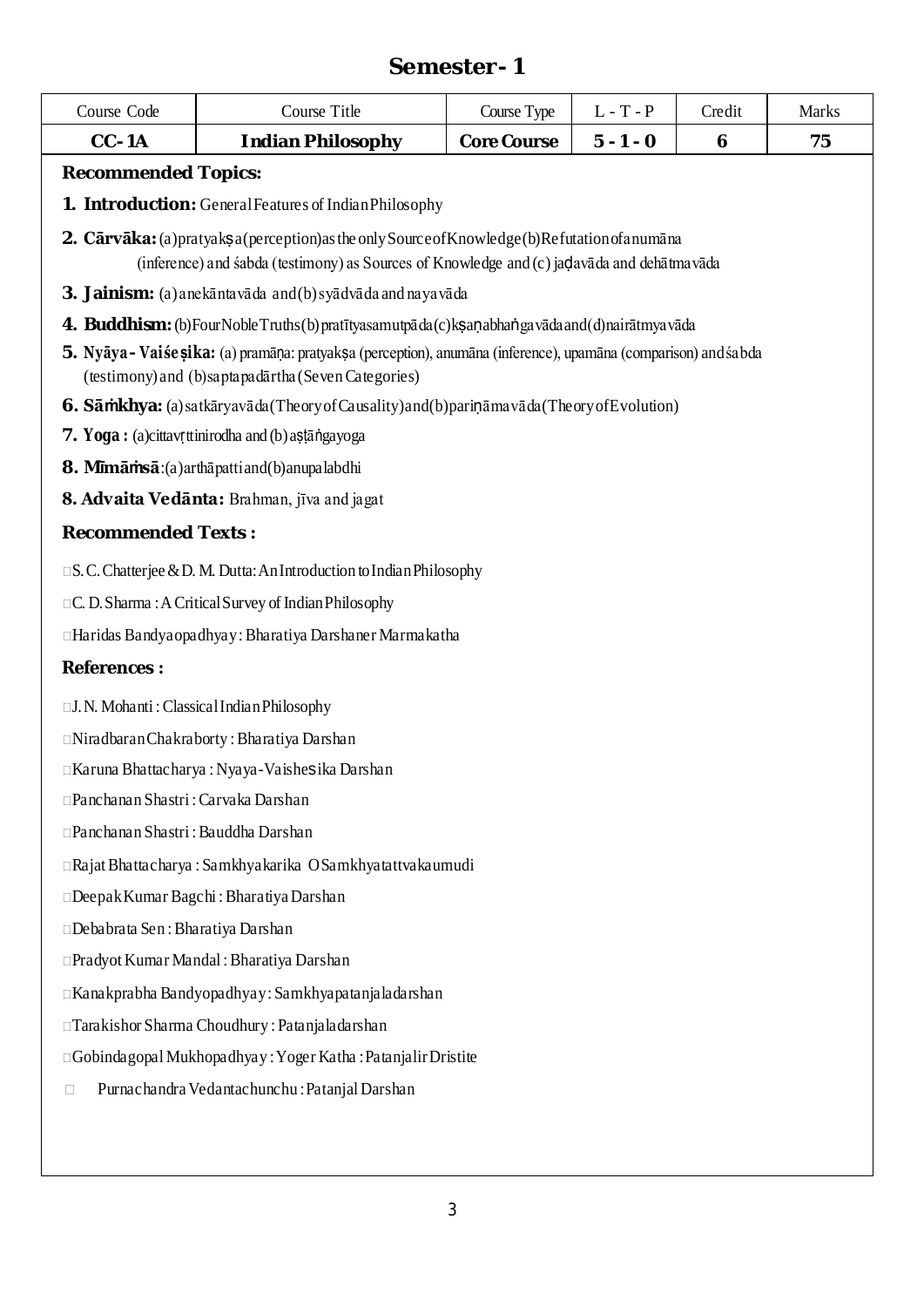| <b>Semester-2</b>                                                                                                                                                        |                                                                               |                    |             |        |              |  |  |  |
|--------------------------------------------------------------------------------------------------------------------------------------------------------------------------|-------------------------------------------------------------------------------|--------------------|-------------|--------|--------------|--|--|--|
| Course Code                                                                                                                                                              | Course Title                                                                  | Course Type        | $L - T - P$ | Credit | <b>Marks</b> |  |  |  |
| $CC-1B$                                                                                                                                                                  | <b>Western Philosophy</b>                                                     | <b>Core Course</b> | $5 - 1 - 0$ | 6      | 75           |  |  |  |
| <b>Recommended Topics:</b>                                                                                                                                               |                                                                               |                    |             |        |              |  |  |  |
|                                                                                                                                                                          | <b>1. Metaphysics</b> : Nature of Metaphysics, Elimination of Metaphysics     |                    |             |        |              |  |  |  |
|                                                                                                                                                                          | <b>2. Realism</b> : Naive Realism, Scientific Realism, Representative Realism |                    |             |        |              |  |  |  |
|                                                                                                                                                                          | <b>3. Idealism:</b> Subjective Idealism, Objective Idealism                   |                    |             |        |              |  |  |  |
|                                                                                                                                                                          | <b>4. Critical Theory of Kant</b>                                             |                    |             |        |              |  |  |  |
|                                                                                                                                                                          | <b>5. Theories of Causation</b> : Regularity Theory and Entailment Theory     |                    |             |        |              |  |  |  |
|                                                                                                                                                                          | <b>6. Substance</b> : Views of Descartes, Spinoza, Locke and Berkeley         |                    |             |        |              |  |  |  |
|                                                                                                                                                                          | 7. Relation between Mind and Body: Interactionism and Parallelism             |                    |             |        |              |  |  |  |
|                                                                                                                                                                          | 8. Theories of Evolution: Mechanistic and Emergent                            |                    |             |        |              |  |  |  |
| <b>Recommended Texts:</b>                                                                                                                                                |                                                                               |                    |             |        |              |  |  |  |
|                                                                                                                                                                          | Falkenberg: History of Western Philosophy                                     |                    |             |        |              |  |  |  |
| 2.                                                                                                                                                                       | Sibapada Chakraborty: General Philosophy                                      |                    |             |        |              |  |  |  |
| <b>Reference:</b>                                                                                                                                                        |                                                                               |                    |             |        |              |  |  |  |
|                                                                                                                                                                          | • Sibapada Chakraborty: An Introduction to General Philosophy                 |                    |             |        |              |  |  |  |
|                                                                                                                                                                          | • Ramchandra Pal: Darshan Parichaya                                           |                    |             |        |              |  |  |  |
|                                                                                                                                                                          | • Rama Prasad Das & Sibapada Chakraborty: Paschatya Darshaner Ruprekha        |                    |             |        |              |  |  |  |
|                                                                                                                                                                          | · Niradbaran Chakraborty: Paschatya Darshaner Bhumika                         |                    |             |        |              |  |  |  |
|                                                                                                                                                                          |                                                                               |                    |             |        |              |  |  |  |
|                                                                                                                                                                          |                                                                               | <b>Semester-3</b>  |             |        |              |  |  |  |
| Course Code                                                                                                                                                              | Course Title                                                                  | Course Type        | $L - T - P$ | Credit | <b>Marks</b> |  |  |  |
| $CC-1C$                                                                                                                                                                  | Logic                                                                         | <b>Core Course</b> | $5 - 1 - 0$ | 6      | 75           |  |  |  |
| <b>Recommended Topics:</b><br><b>1. Basic Concept of Logic:</b> (a) Nature and Scope of Logic, (b) Sentence, Proposition and Statement and<br>(c) Inference and Argument |                                                                               |                    |             |        |              |  |  |  |
|                                                                                                                                                                          | <b>2. Types of Argument:</b> Deductive Argument and Inductive Argument        |                    |             |        |              |  |  |  |
| 3. Opposition of Propositions                                                                                                                                            |                                                                               |                    |             |        |              |  |  |  |
| <b>4. Immediate Inference:</b> Conversion, Obversion and Contraposition                                                                                                  |                                                                               |                    |             |        |              |  |  |  |

- **5. CategoricalSyllogisms :** Rules and Fallacies, Venn Diagram
- **6. Truth-functional Arguments**
- **7. Science andHypothesis**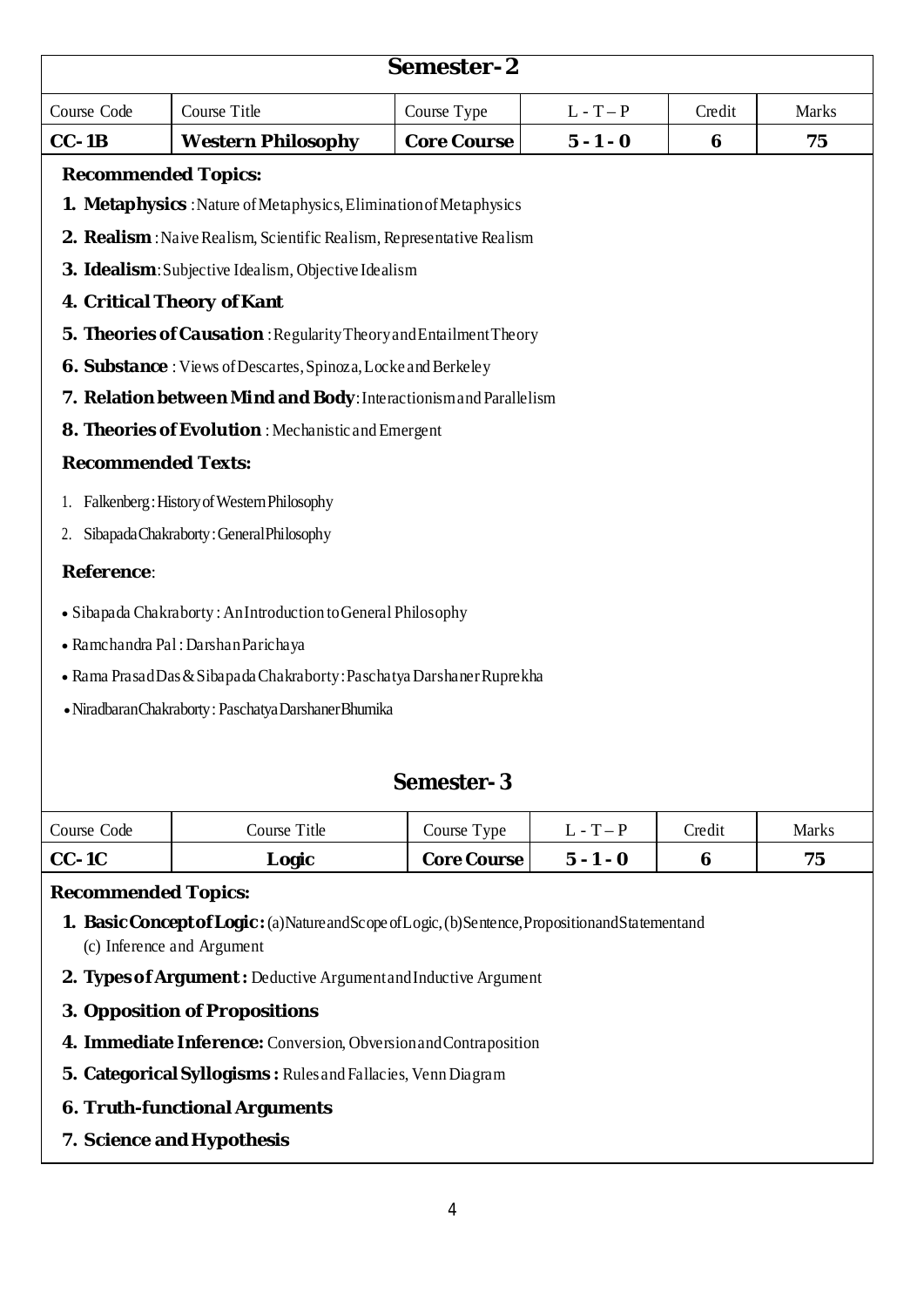#### **Recommended Texts :**

- $\Box$  M. Copi, C. Cohen, P. Jetli & M. Prabhakar : Introductionto Logic (14<sup>th</sup> Edition)
- □ R.S. [Agarwal:](http://www.amazon.in/s/ref%3Ddp_byline_sr_book_1?ie=UTF8&field-author=R.S.%2BAggarwal&search-alias=stripbooks) A Modern Approach to Logical Reasoning, Paperback, 2007

#### **References**:

□ BoBennett:LogicalFallacious:TheUltimateCollectionofOver300LogicalFallacies(AcademicEdition)

(This ebookis available in the downloadable formats: pdf (forreadingonPCorMAC), epub(iPad,Nook, andmoste-book readers), mobi(Amazon Kindle)

| $SEC-1$     |              | Philosophy in Practice   Skill Enhancement Course   2 - 0 - 0 |             |        | 50           |
|-------------|--------------|---------------------------------------------------------------|-------------|--------|--------------|
| Course Code | Course Title | Course Type                                                   | $L - T - P$ | Credit | <b>Marks</b> |

#### **Recommended Topics:**

*1.* **Common and Differentiating Characteristicsof Philosophy and***darśana*

#### *2.* **Nature of Inquiry in Philosophy and***darśana*

- **3. OutlinesoftheTypesofInquiryinPhilosophyand** *darśana***:** (a)EpistemicInquiryinPhilosophyand darśana and (b) Metaphysical Inquiry in Philosophy and darśana
- **4. AfewModelWorld-viewsandCorrespondingPathsLeadingtoPerfection:**(a)Plato'sview, (b) Kant's view, (c) Sāṁkhya view and (d) Advaita Vedānta View
- **5. MethodsofPhilosophical DisCourse(***kathā***):** (a)vāda, (b)jalpa, (c)vitaṇḍā,(d)chhala,(e)jātiand (f) nigrahasthāna

#### **Recommended Texts :**

- H.Cappelen:TheOxfordHandbookofPhilosophicalMethodology, OxfordUniversityPress,2016
- B.K. Matilal:The WordandThe World,OxfordUniversityPress, 2001
- Bimal Krishna Matilal: The Character ofLogic inIndia
- Bertrand Russell: The Problems of Philosophy

#### **References**:

- PaulF.Kisak:PhilosophicalMethodology:theMethodsof PhilosophicalInquiryCSIPublishingPlatform, 2016
- E.V. Stubley: Philosophic as a Method of Inquiry
- R. M. Keon: Philosophic Semantics and Philosophic Inquiry
- The Methods of philosophyas the Methods of Inquiry[\(https://explicitblog.wordpress.com\)](https://explicitblog.wordpress.com/)
- Plato: The Republic
- G.E. Moore:Some MainProblemsof Philosophy,NewYork
- Īśvarak**rsn**a :Sāṁkhyakārikā
- Sadānanda Yogīndra: Vedāntasāra
- Gautama :Nyāyasūtra
- Th. Stcherbatsky: Buddhist Logic, Vol.-I
- B.K. Matilal:Perception, OxfordUniversity Press, 1986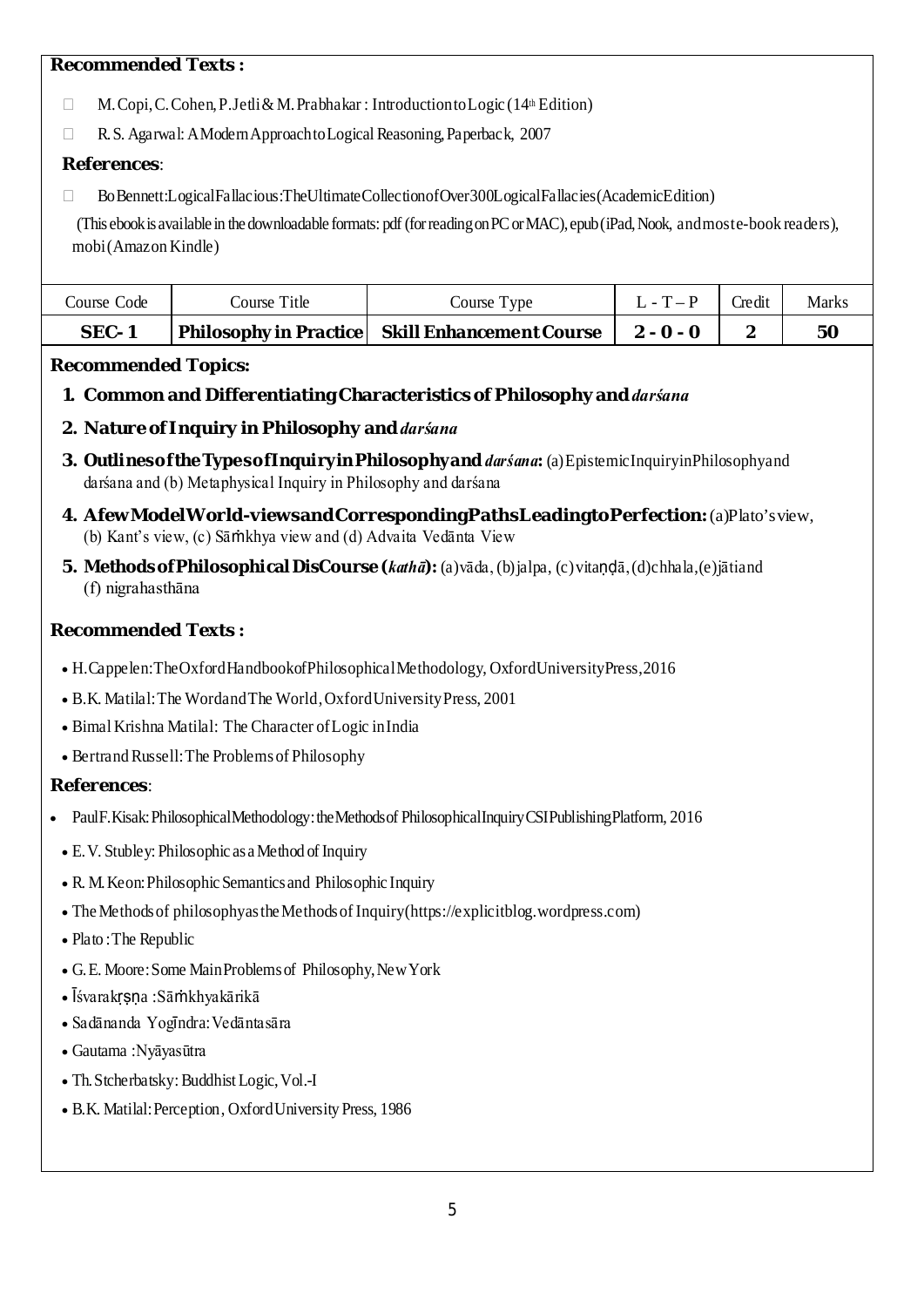- D. M. Datta & S. C. Chatterjee : Introduction to Indian Philosophy
- C. D.Sharma :A CriticalSurvey of IndianPhilosophy
- Sibapada Chakraborty : AnIntroduction toGeneral Philosophy
- Ramchandra Pal : DarshanParichaya
- Rama PrasadDas&SibapadaChakraborty:PashcatyaDarshanerRuprekha
- NiradbaranChakraborty : PashcatyaDarshanerBhumika
- PhanibhushanTarkabagish: NyayParichay

# **Semester- 4**

| Course Code                                                                                                                                   | Course Title                                                                                       | Course Type                     | $L - T - P$ |             | Credit           | Marks        |  |  |  |
|-----------------------------------------------------------------------------------------------------------------------------------------------|----------------------------------------------------------------------------------------------------|---------------------------------|-------------|-------------|------------------|--------------|--|--|--|
| $CC-1D$                                                                                                                                       | <b>Contemporary Indian Philosophy</b>                                                              | <b>Core Course</b>              | $5 - 1 - 0$ |             | $\bf{6}$         | 75           |  |  |  |
| Recommended Topics: Philosophical Thoughts of Rabindranath Tagore, Swami Vivekananda, Sri Aurobindo,                                          |                                                                                                    |                                 |             |             |                  |              |  |  |  |
| S. Radhakrishnan, Md. Iqbal and Mahatma Gandhi                                                                                                |                                                                                                    |                                 |             |             |                  |              |  |  |  |
| 1. RabindranathTagore: (a)Nature of Man: The Finite Aspect of Man, the Infinite Aspect of Man, (b)Nature of Religion and (c)<br>Surplus inman |                                                                                                    |                                 |             |             |                  |              |  |  |  |
| 2.                                                                                                                                            | Swami Vivekananda: (a)Practical Vedanta and (b) Universal Religion                                 |                                 |             |             |                  |              |  |  |  |
| 3.                                                                                                                                            | <b>SriAurobindo:</b> (a)Nature of Reality, (b)HumanEvolution-its differentstages, (c)Integral Yoga |                                 |             |             |                  |              |  |  |  |
| 4.                                                                                                                                            | <b>S. Radhakrishnan:</b> (a) Nature of Man, (b) Nature of Religious Experience                     |                                 |             |             |                  |              |  |  |  |
| 5.                                                                                                                                            | <b>Md. Iqbal</b> : (a) Nature of the Self, (b) Nature of the World, (c) Nature of God              |                                 |             |             |                  |              |  |  |  |
|                                                                                                                                               | 6. Mahatma Gandhi: (a) God and Truth and (b) Ahimsa                                                |                                 |             |             |                  |              |  |  |  |
| <b>Recommended Texts:</b>                                                                                                                     |                                                                                                    |                                 |             |             |                  |              |  |  |  |
|                                                                                                                                               |                                                                                                    |                                 |             |             |                  |              |  |  |  |
|                                                                                                                                               | • B. K. Lal: Contemporary Indian Philosophy                                                        |                                 |             |             |                  |              |  |  |  |
|                                                                                                                                               | • D. M. Dutta: Chief Currents of Contemporary Philosophy                                           |                                 |             |             |                  |              |  |  |  |
|                                                                                                                                               | • Binay Gopal Roy: Contemporary Indian Philosophers                                                |                                 |             |             |                  |              |  |  |  |
| <b>References:</b>                                                                                                                            |                                                                                                    |                                 |             |             |                  |              |  |  |  |
|                                                                                                                                               | • The Complete Works of Swami Vivekananda (vol. II), Advaita Ashrama, Calcutta                     |                                 |             |             |                  |              |  |  |  |
| Course Code                                                                                                                                   | Course Title                                                                                       | Course Type                     |             | $L - T - P$ | Credit           | <b>Marks</b> |  |  |  |
| <b>SEC-2</b>                                                                                                                                  | <b>Philosophy of Human Rights</b>                                                                  | <b>Skill Enhancement Course</b> |             | $2 - 1 - 0$ | $\boldsymbol{2}$ | 50           |  |  |  |
| <b>Recommended Topics:</b>                                                                                                                    |                                                                                                    |                                 |             |             |                  |              |  |  |  |
| 1. Definition and Nature of Human Rights                                                                                                      |                                                                                                    |                                 |             |             |                  |              |  |  |  |
| 2. The Idea of Human Rights: Its Origins and Historical Developments during Ancient period, Modern period and<br>Contemporary period          |                                                                                                    |                                 |             |             |                  |              |  |  |  |
|                                                                                                                                               | 3. The Idea of Natural Law and Natural Rights: Thomas Hobbes and John Locke                        |                                 |             |             |                  |              |  |  |  |
|                                                                                                                                               |                                                                                                    |                                 |             |             |                  |              |  |  |  |

#### **4. Natural Right,FundamentalRight andHuman Right**

**5. Preamble, Fundamental Rights andDuties (IndianConstitution)**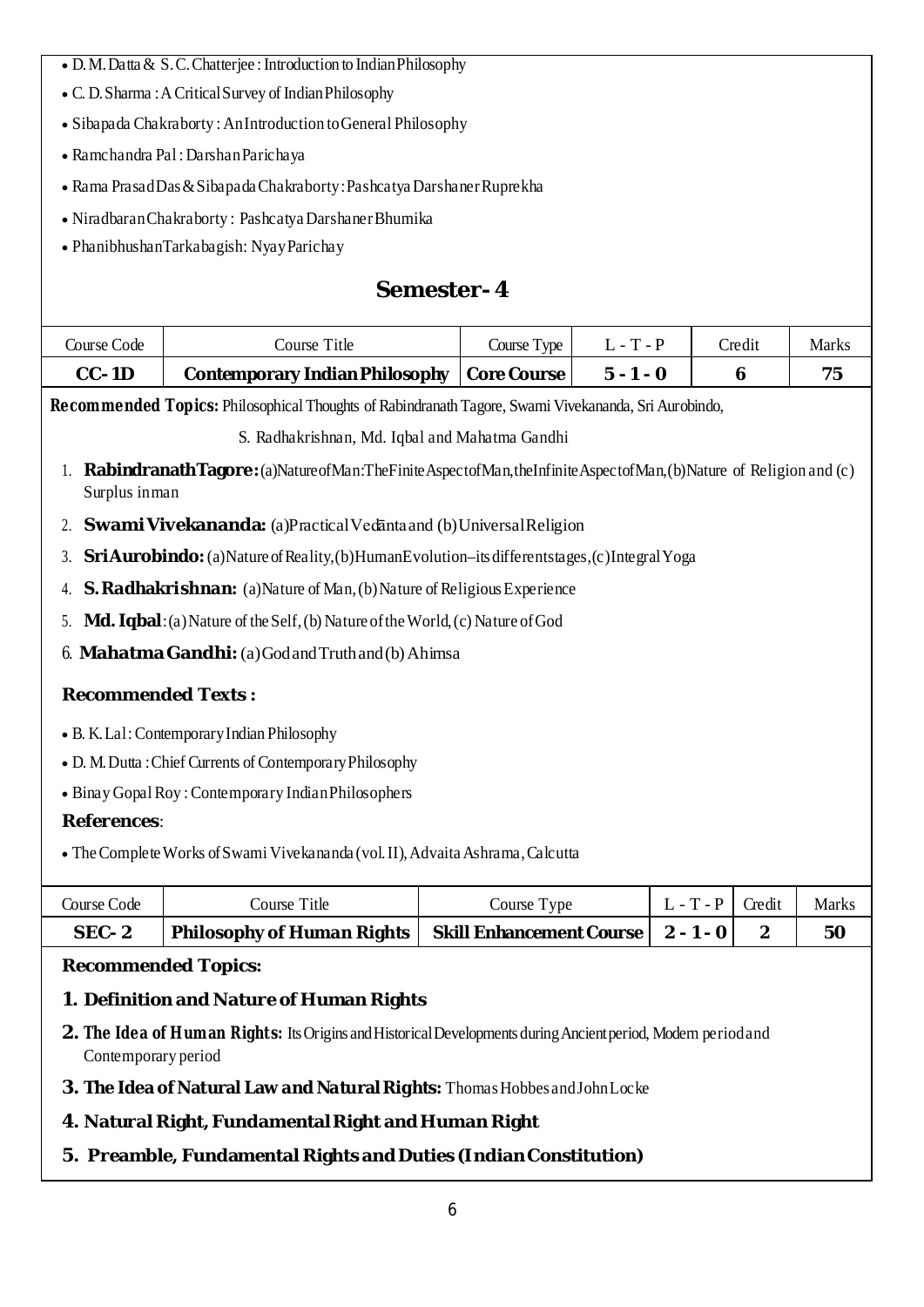#### **Recommended Texts:**

- PatrickHayden(ed.):ThePhilosophyofHumanRights,ParagonHouse,St.Paul,FirstEdition,2001.
- •MortonE.Winston(ed.):ThePhilosophyofHumanRights,WadsworthPublishingCo.Belmont,California, 1989.
- JeremyWaldron(ed.):Theories of Rights, OxfordUniversityPress, Oxford, 1984

#### **References:**

- Ashwani Peetushand Jay Drydyk: Human Rights: India and West, Oxford University Press, New Delhi, 2015.
- JamesNickel:MakingSense ofHumanRights,BlackwellPublishing,Oxford,2007.
- HenryShue:BasicRights:Subsistence,AffluenceandU.S.ForeignPolicy,PrincetonUniversityPress,1980
- Gary, B. Herbert: Philosophical History of Human Rights, Transaction Publishers, New Jersey, 2002.
- Michael Freeden: Rights, Worldview Publications, New Delhi, 1998.
- •LynnHunt:InventingHumanRights:AHistory,Norton&Company,NewYork, 2007.
- JackDonnelly:UniversalHumanRightsinTheoryandPractice,ManasPublications,NewDelhi,2013,
- •BenulalDhar:ThePhilosophicalUnderstandingofHumanRights,D.K.PrintWorld,NewDelhi,2013.
- •WilliamA.Edmundson:AnIntroductiontoRights,CambridgeUniversityPress,Cambridge,2012.
- •CarlWellman:TheMoralDimensionsofHumanRights,OxfordUniversityPress,Oxford,2011.
- Benulal Dhar, Manavadhikar KiEbong Kena (Pragati Prakashak, Kolkata, 2016)
- J. K. Das: Human Rights Lawand Practice, PHI Learning, 2016
- DurgaDasBasu :IntroductiontotheConstitutionofIndia,Lexis Nexis,2016
- JusticeRumaPaul& M.PJain:IndianConstitutionalLaw,Lexis Nexis,2016
- •L.K.Thakur,ComparativeInternationalHumanRights,AuthorsPress, Delhi,2001

#### **Semester- 5**

| Code<br>Course    | ıtle<br>ourse                 | VDC<br>ourse                        | - | redit | Mark. |
|-------------------|-------------------------------|-------------------------------------|---|-------|-------|
| <b>DSE-</b><br>1А | <b>Philosophy of Religion</b> | <b>Discipline Specific Elective</b> |   |       | ə     |

#### **Recommended Topics:**

- 1. **Nature and Scope of Philosophy of Religion:** (a) Religion, Dharma, Dhamma, (b)Philosophy of Religion, Comparative ReligionandTheology
- 2. **Anthropological and FreudienTheories concerning the Originand Development** ofReligion
- 3. **FundamentalFeaturesofMajorReligions:**Hinduism,Christianity,Islam:BasicTenets,Bondageand Liberation
- 4. **Arguments for the Existence of God:** (Indian and Western): Yoga Arguments, Cosmological Arguments, TeleologicalArguments,Ontological Arguments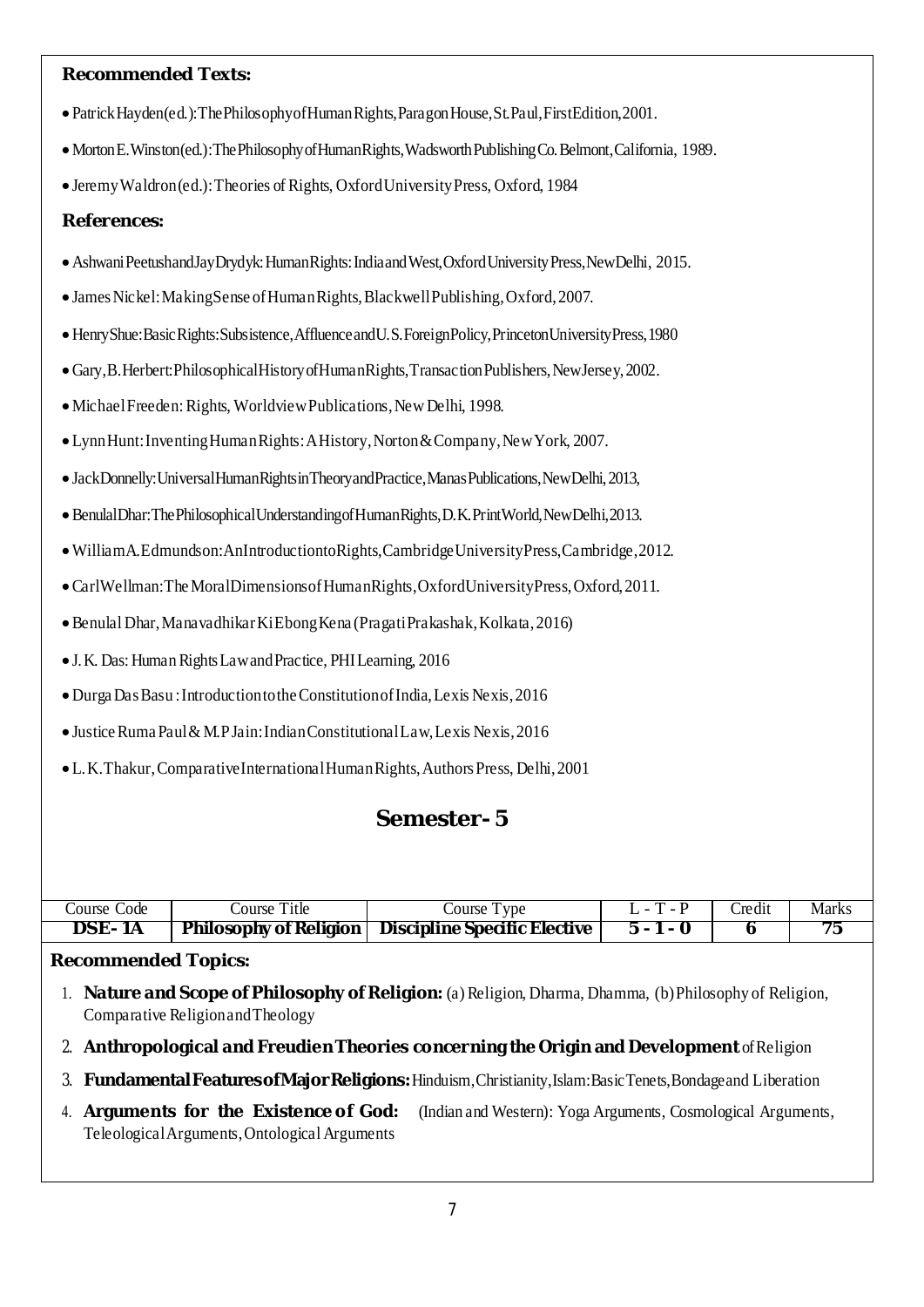| 5. Arguments against the Existence of God: Sociological Arguments, Freudian Arguments                                                                                                        |                                                                                                                                 |                                                                       |             |        |              |
|----------------------------------------------------------------------------------------------------------------------------------------------------------------------------------------------|---------------------------------------------------------------------------------------------------------------------------------|-----------------------------------------------------------------------|-------------|--------|--------------|
|                                                                                                                                                                                              | 6. Monotheism, Polytheism, Henotheism                                                                                           |                                                                       |             |        |              |
| <b>Recommended Texts:</b>                                                                                                                                                                    |                                                                                                                                 |                                                                       |             |        |              |
| O.                                                                                                                                                                                           | J. Hick: Philosophy of Religion                                                                                                 |                                                                       |             |        |              |
| O.                                                                                                                                                                                           | P.B. Chatterjee : Studies in Comparative Religion                                                                               |                                                                       |             |        |              |
| O                                                                                                                                                                                            | Edward: Philosophy of Religion                                                                                                  |                                                                       |             |        |              |
| <b>References:</b>                                                                                                                                                                           |                                                                                                                                 |                                                                       |             |        |              |
|                                                                                                                                                                                              | □ Swami Vivekananda: A Study of Religion                                                                                        |                                                                       |             |        |              |
|                                                                                                                                                                                              | □ Kalidas Bhattacharyya : Alternative Religions                                                                                 |                                                                       |             |        |              |
| □ Amlan Datta: Dharma O Yukti                                                                                                                                                                |                                                                                                                                 |                                                                       |             |        |              |
|                                                                                                                                                                                              | D. Mahanta: Dharma Darshaner Katipay Samasya                                                                                    |                                                                       |             |        |              |
|                                                                                                                                                                                              | □ Kalyan Gupta & Amitava Chakraborty: Dharma Darsana                                                                            |                                                                       |             |        |              |
|                                                                                                                                                                                              | □ M.M.Sharif: A History of Muslim Philosophy                                                                                    |                                                                       |             |        |              |
|                                                                                                                                                                                              | $\Box$ M. Fakhry: A History of Islamic Philosophy                                                                               |                                                                       |             |        |              |
|                                                                                                                                                                                              | $\square$ S. R. Saha (ed): Religions of the People of India                                                                     |                                                                       |             |        |              |
|                                                                                                                                                                                              | □ R. K. M. Institute of Culture : The Religion of the World                                                                     |                                                                       |             |        |              |
|                                                                                                                                                                                              | $\Box$ Osman Ghani : Islamic Cinta O Chetanar Kramabikash (vol. 10)                                                             |                                                                       |             |        |              |
| □ Hasan Ayub : Islami Darshan                                                                                                                                                                |                                                                                                                                 |                                                                       |             |        |              |
|                                                                                                                                                                                              | $\Box$ R. S. Franks: The Doctrine of Trinity                                                                                    |                                                                       |             |        |              |
|                                                                                                                                                                                              | $\Box K$ . N. Tiwari: Comparative Religion                                                                                      |                                                                       |             |        |              |
|                                                                                                                                                                                              | □ Pijush Kanti Ghosh : Dharma Darshan                                                                                           |                                                                       |             |        |              |
|                                                                                                                                                                                              |                                                                                                                                 | □ N. Arabinda Basu and Nibedita Chakraborty: Dharma Darshan Parichaya |             |        |              |
|                                                                                                                                                                                              | □ A. Bandyopadhyay & K.C. Gupta: Dharma Darshan                                                                                 |                                                                       |             |        |              |
|                                                                                                                                                                                              | □ Susil Kumar Chakraborty: Dharma Darshan                                                                                       |                                                                       |             |        |              |
|                                                                                                                                                                                              | □ Samarendra Bhattacharya: Dharma Darshan                                                                                       |                                                                       |             |        |              |
|                                                                                                                                                                                              |                                                                                                                                 |                                                                       |             |        |              |
| Course Code                                                                                                                                                                                  | Course Title                                                                                                                    | Course Type                                                           | $L - T - P$ | Credit | <b>Marks</b> |
| $GE-1$                                                                                                                                                                                       | <b>Indian Philosophy</b>                                                                                                        | <b>Interdisciplinary (Generic Elective)</b>                           | $5 - 1 - 0$ | 6      | 75           |
| <b>Recommended Topics:</b>                                                                                                                                                                   |                                                                                                                                 |                                                                       |             |        |              |
|                                                                                                                                                                                              | 1. <b>Introduction:</b> General Features of Indian Philosophy                                                                   |                                                                       |             |        |              |
| 2. Cārvāka: (a)pratyakṣa (perception) as the only Source of Knowledge (b)Refutation of anumāna (inference) andśabda (testimony)<br>as Sources of Knowledge and (c) jadavāda and de hātmavāda |                                                                                                                                 |                                                                       |             |        |              |
| 3. <b>Jainism:</b> (a)anekāntavāda and (b) syādvāda andnayavāda                                                                                                                              |                                                                                                                                 |                                                                       |             |        |              |
| 4. <b>Buddhism:</b> (a)FourNobleTruths (b) pratītyasamutpāda (b) kṣaṇabhaṅga vāda and (c) nairātm ya vāda                                                                                    |                                                                                                                                 |                                                                       |             |        |              |
|                                                                                                                                                                                              | 5. Ny <b>āya—Vaiśeșika:</b> pramāņa: pratyakṣa (perception), anumāna (inference), upamāna (comparison) and<br>śabda (testimony) |                                                                       |             |        |              |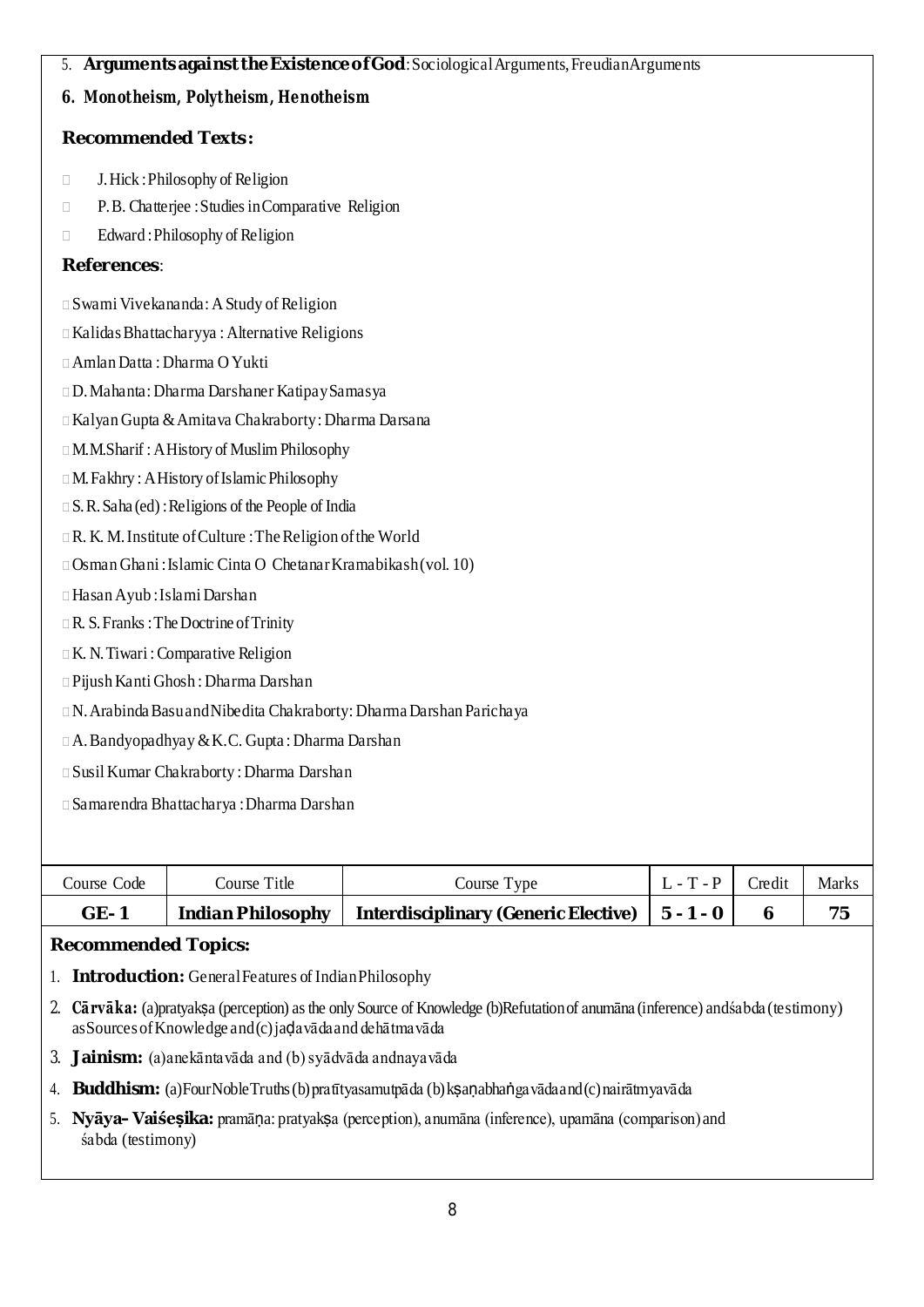- 6. **Sāṁkhya:** Satkāryavāda (Theory of Causality)
- 7. **Yoga :** (a) cittavṛttinirodha and(b)aṣṭāṅgayoga
- 8. **Mῑmāṁsā :** (a)arthāpattiand (b)anupalabdhi
- 9. **Advaita Vedānta:** Brahman, jīva and jagat

#### **Recommended Texts :**

- S.C.Chatterjee & D. M. Dutta: An Introduction to Indian Philosophy
- C. D.Sharma :A CriticalSurvey of IndianPhilosophy
- Haridas Bandyaopadhyay:Bharatiya Darshaner Marmakatha

#### **References :**

- J.N. Mohanti :ClassicalIndian Philosophy
- Niradbaran Chakraborty : BharatiyaDarshan
- Karuna Bhattacharya : Nyaya-Vaisheṣika Darshan
- Panchanan Shastri :Carvaka Darshan
- Panchanan Shastri : Bauddha Darshan
- RajatBhattacharya :Samkhyakarika O Samkhyatattvakumudi
- Niradbaran Chakraborty : BharatiyaDarshan
- DeepakKumar Bagchi : BharatiyaDarshan
- Debabrata Sen : BharatiyaDarshan
- Pradyot Kumar Mandal : Bharatiya Darshan
- Kanakprabha Bandyopadhyay: Samkhyapatanjaladarshan
- Tarakishor Sharma Choudhury : Patanjaladarshan
- Gobindagopal Mukhopadhyay :Yoger Katha :PatanjalirDrstite
- PurnachandraVedanta Chunchu :Patanjal Darshan
- PurnachandraVedanta Chunchu :Samkhyakarika

| Code<br>Course | l'itle<br>Course              | Course<br>1 ype                 | -                                      | re dit | Marks |
|----------------|-------------------------------|---------------------------------|----------------------------------------|--------|-------|
| SEC-           | <b>Philosophical Analysis</b> | <b>Skill Enhancement Course</b> | $2 -$<br>$\mathbf 0$<br>$\mathbf{0}$ - |        | 50    |

#### **Recommended Topics:**

- 1. **Meaning:** (a)Word-meaningandSentence-meaning,(b)TestabilityandMeaning
- **2. Concept andTruth**
- 3. **Knowledge:** Nature and Source of Knowledge

#### **Recommended Texts :**

• Hospers: An Introduction toPhilosophical Analysis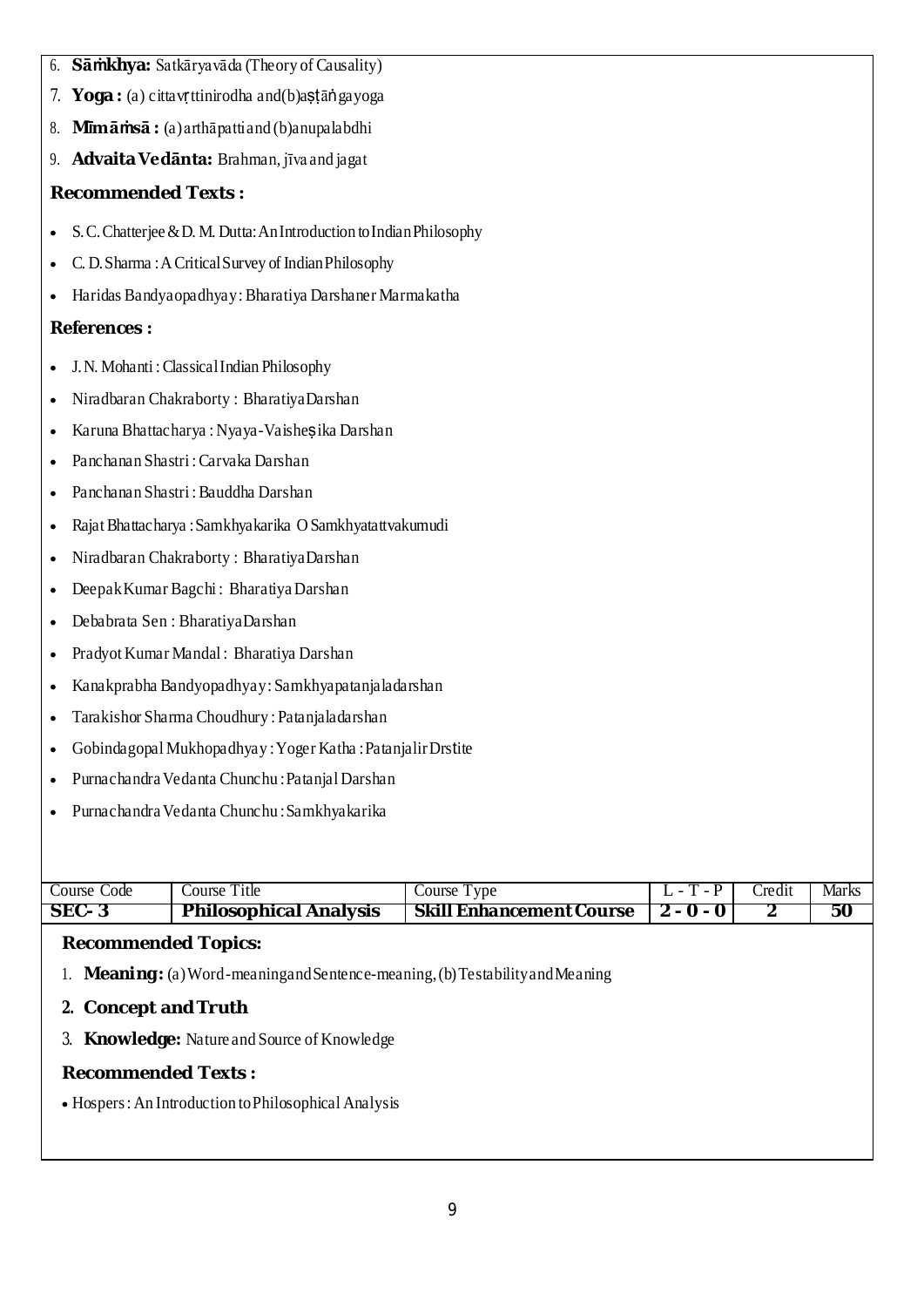| <b>Semester-6</b>          |                                                                               |             |                                                                                                             |             |                         |              |
|----------------------------|-------------------------------------------------------------------------------|-------------|-------------------------------------------------------------------------------------------------------------|-------------|-------------------------|--------------|
| Course Code                | <b>Course Title</b>                                                           |             | Course Type                                                                                                 | $L - T - P$ | Credit                  | Marks        |
| $\overline{\text{DSE-1B}}$ | Tarkasa mgraha with Dīpikā                                                    |             | <b>Discipline Specific Elective</b>                                                                         | $5 - 1 - 0$ | $\boldsymbol{6}$        | 75           |
| 1. saptapadārtha           | <b>Recommended Topics:</b>                                                    |             |                                                                                                             |             |                         |              |
|                            | <b>Recommended Text:</b>                                                      |             |                                                                                                             |             |                         |              |
|                            | · Annambhatta: Tarkasamgraha with Dīpikā                                      |             |                                                                                                             |             |                         |              |
| <b>Reference:</b>          |                                                                               |             |                                                                                                             |             |                         |              |
|                            | Narayan Chandra Goswami: Tarkasa mgraha of Annambhatta (ed. & tr.)            |             | Gopinath Bhattacharyya (ed. & tr.) Tarkasa mgrahadīpikā on Tarkasa mgraha, Progressive Publishers, Calcutta |             |                         |              |
|                            | Anamika Roychoudhury: Tarkasamgraha (ed. & tr.)                               |             |                                                                                                             |             |                         |              |
|                            |                                                                               |             |                                                                                                             |             |                         |              |
|                            |                                                                               |             |                                                                                                             |             |                         |              |
| Course Code                | <b>Course Title</b>                                                           | Course Type |                                                                                                             | $L-T-P$     | Credit                  | <b>Marks</b> |
| $GE-2$                     | <b>Western Philosophy</b>                                                     |             | <b>Interdisciplinary (Generic Elective)</b>                                                                 | $5 - 1 - 0$ | $\overline{\mathbf{6}}$ | 75           |
|                            | <b>Recommended Topics:</b>                                                    |             |                                                                                                             |             |                         |              |
|                            | <b>1. Metaphysics</b> : Nature of Metaphysics, Elimination of Metaphysics     |             |                                                                                                             |             |                         |              |
|                            | <b>2. Realism</b> : Naive Realism, Scientific Realism, Representative Realism |             |                                                                                                             |             |                         |              |
|                            | <b>3. Idealism:</b> Subjective Idealism, Objective Idealism                   |             |                                                                                                             |             |                         |              |
|                            | <b>4. Critical Theory of Kant</b>                                             |             |                                                                                                             |             |                         |              |
|                            | <b>5. Theories of Causation</b> : Regularity Theory and Entailment Theory     |             |                                                                                                             |             |                         |              |
|                            | 6. Substance: Views of Descartes, Spinoza, Locke and Berkeley                 |             |                                                                                                             |             |                         |              |
|                            | 7. Relation between Mind and Body: Interactionism and Parallelism             |             |                                                                                                             |             |                         |              |
|                            | 8. Theories of Evolution : Mechanistic and Emergent                           |             |                                                                                                             |             |                         |              |
|                            | <b>Recommended Texts:</b>                                                     |             |                                                                                                             |             |                         |              |
|                            |                                                                               |             |                                                                                                             |             |                         |              |
|                            | • Falkenberg: History of Western Philosophy                                   |             |                                                                                                             |             |                         |              |
|                            | · Sibapada Chakraborty: General Philosophy                                    |             |                                                                                                             |             |                         |              |
| <b>Reference:</b>          |                                                                               |             |                                                                                                             |             |                         |              |
|                            | • Sibapada Chakraborty: An Introduction to General Philosophy                 |             |                                                                                                             |             |                         |              |
|                            | • Ramchandra Pal: Darshan Parichaya                                           |             |                                                                                                             |             |                         |              |
|                            | • Rama Prasad Das & Sibapada Chakraborty: Pashcatya Darshaner Ruprekha        |             |                                                                                                             |             |                         |              |
|                            | • Niradbaran Chakraborty: Pashcatya Darshaner Bhumika                         |             |                                                                                                             |             |                         |              |
|                            |                                                                               |             |                                                                                                             |             |                         |              |
|                            |                                                                               |             |                                                                                                             |             |                         |              |
|                            |                                                                               |             |                                                                                                             |             |                         |              |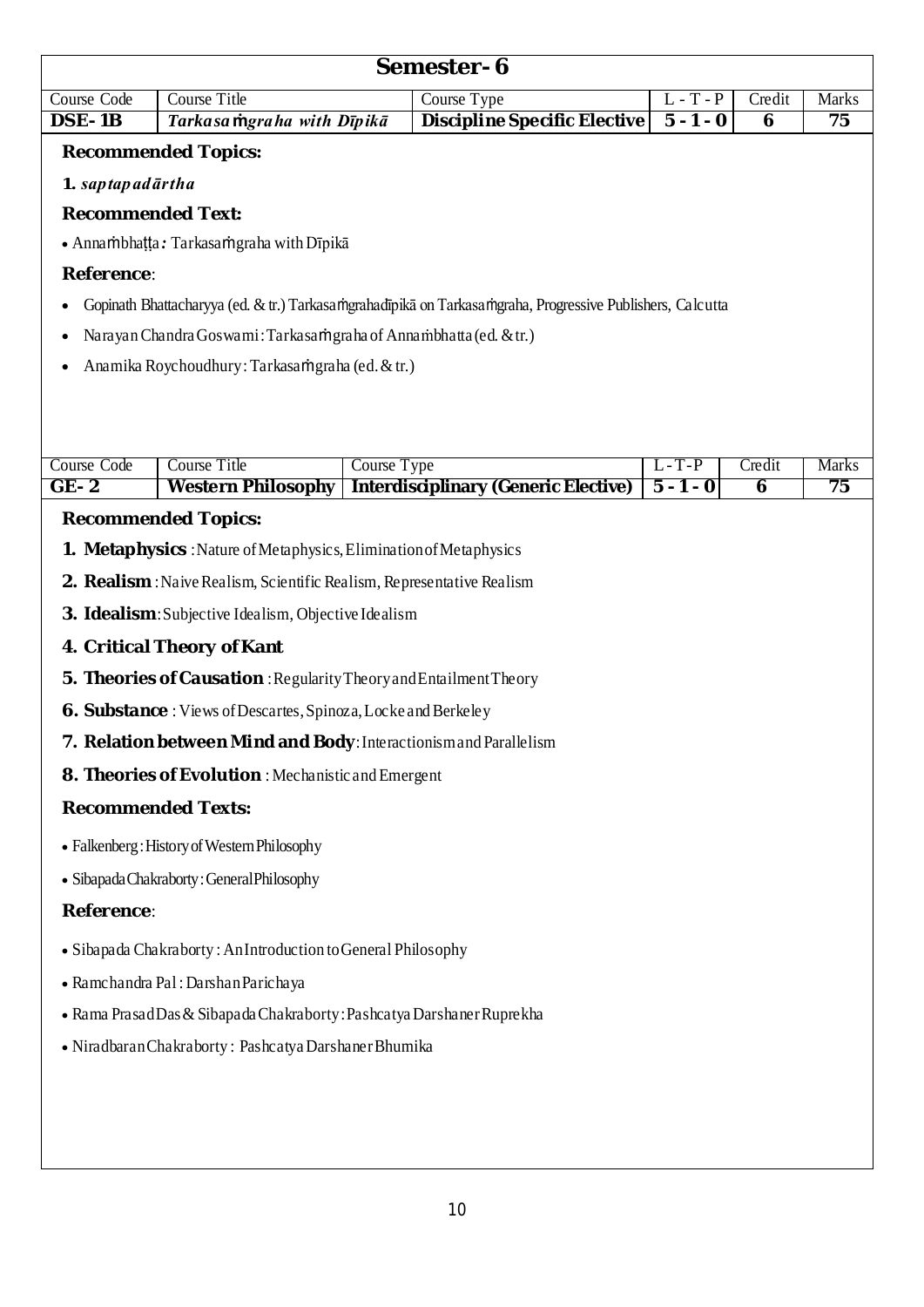| Course Code               | <b>Course Title</b>                                               | Course Type                                                                                                | $L - T - P$ | Credit           | <b>Marks</b> |
|---------------------------|-------------------------------------------------------------------|------------------------------------------------------------------------------------------------------------|-------------|------------------|--------------|
| $SEC-4$                   | <b>Ethics in Practice</b>                                         | <b>Skill Enhancement Course</b>                                                                            | $2 - 0 - 0$ | $\boldsymbol{2}$ | 50           |
|                           |                                                                   |                                                                                                            |             |                  |              |
|                           | <b>Recommended Topics:</b>                                        |                                                                                                            |             |                  |              |
| 1. Morality and Ethics    |                                                                   |                                                                                                            |             |                  |              |
|                           | 2. Motive and Intention                                           |                                                                                                            |             |                  |              |
|                           | 3. Moral Action and Moral Judgment                                |                                                                                                            |             |                  |              |
|                           |                                                                   | <b>4. Normative Theories:</b> (a) Ethical Egoism & Utilitarianism, (b) Kant's Moral Theory                 |             |                  |              |
|                           | 5. <i>puru</i> ș <i>ārtha</i> (Cārvāka and Āstika views)          |                                                                                                            |             |                  |              |
|                           | 6. Vedic Concepts: [ta, yajña, [na                                |                                                                                                            |             |                  |              |
|                           | 7. Concept of <i>ahimsa</i> in Yoga                               |                                                                                                            |             |                  |              |
|                           | 8. Concept of nişkāmakarma in Śrīmadbhagavadgīitā                 |                                                                                                            |             |                  |              |
|                           | 9. Concept of pañcaśīla inBuddhism                                |                                                                                                            |             |                  |              |
| 10.                       |                                                                   | Jaina Concepts: pañcavrata—anuvrata and mahāvrata, and triratna                                            |             |                  |              |
| <b>Recommended Texts:</b> |                                                                   |                                                                                                            |             |                  |              |
| W. Frankena: Ethics       |                                                                   |                                                                                                            |             |                  |              |
|                           | Y. V. Satyanarayan: Ethics: Theory and Practice                   |                                                                                                            |             |                  |              |
|                           | S. K. Maitra: Ethics of the Hindus                                |                                                                                                            |             |                  |              |
|                           | C. Sharma: The Ethical Philosophy of India                        |                                                                                                            |             |                  |              |
| <b>References:</b>        |                                                                   |                                                                                                            |             |                  |              |
|                           | W.Lillie: AnIntroduction to Ethics                                |                                                                                                            |             |                  |              |
| $\bullet$                 | J.S.Mackenzie: AManual of Ethics                                  |                                                                                                            |             |                  |              |
| ٠                         | P. B. Chatterjee : Principles of Ethics                           |                                                                                                            |             |                  |              |
| ٠                         | P. Singer: Practical Ethics                                       |                                                                                                            |             |                  |              |
| $\bullet$                 | Surama Dasgupta: Developments of Moral Philosophy in India        |                                                                                                            |             |                  |              |
| ٠                         | K. N. Tewari: Classical Indian Ethical Thought                    |                                                                                                            |             |                  |              |
| $\bullet$                 | S. Radhakrishnan: The Bhagavadgitā                                |                                                                                                            |             |                  |              |
| $\bullet$                 | Ranchor Prime, (1994) Hinduism and Ecology, MLBD, Delhi           |                                                                                                            |             |                  |              |
| $\bullet$                 | Peter Harvey: Buddhist Ethics                                     |                                                                                                            |             |                  |              |
| ٠                         | Hammalawa Saddhatissa, (2003) Buddhist Ethics, Wisdom pub, Boston |                                                                                                            |             |                  |              |
|                           | K.P. Sinha: Studies in Jainism                                    |                                                                                                            |             |                  |              |
| $\bullet$                 |                                                                   | Dasgupta, Chatterjee & Chatterjee (ed), Rethinking Tagore's Views on Society, Development and Environment, |             |                  |              |
| $\bullet$                 | Somnath Chakraborty: Nitividyar Tattvakatha                       |                                                                                                            |             |                  |              |
| $\bullet$                 | Somnath Chakraborty: Kathay Karme Ethics                          |                                                                                                            |             |                  |              |